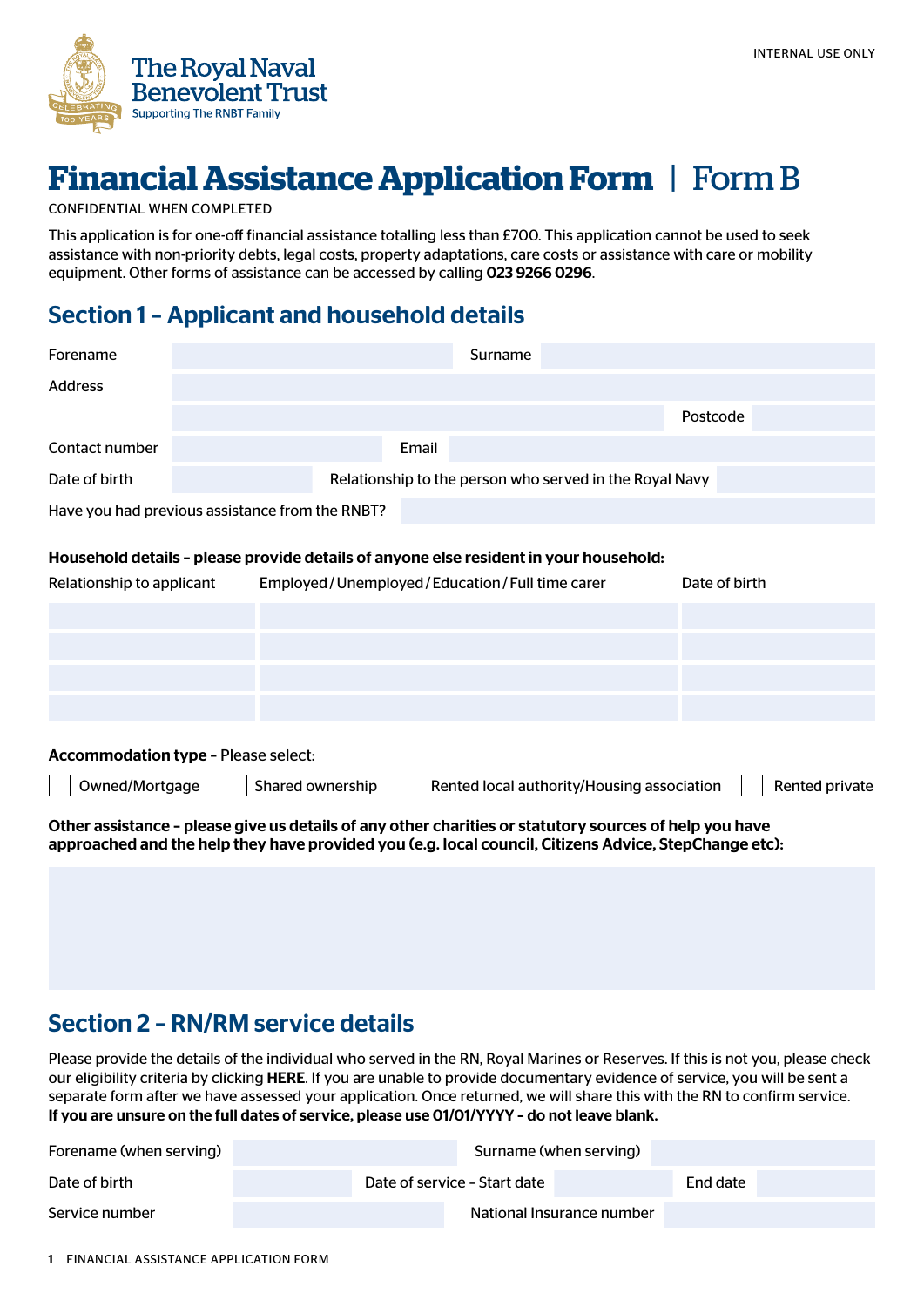# Section 3 – Weekly household finances

Please ensure that this section details the WEEKLY HOUSEHOLD income, not just that of the applicant's. Please ensure you are able to provide proof of income confirming the figures given below.

| <b>Weekly income (£)</b>                                                 | <b>Self</b> | <b>Partner</b> | <b>Other</b><br>household |
|--------------------------------------------------------------------------|-------------|----------------|---------------------------|
| Employment wage (net figure after tax)                                   |             |                |                           |
| Statutory sick pay                                                       |             |                |                           |
| Income from other source                                                 |             |                |                           |
| <b>Pensions</b>                                                          |             |                |                           |
| Occupational pension                                                     |             |                |                           |
| Service pension                                                          |             |                |                           |
| State pension                                                            |             |                |                           |
| War disablement pension                                                  |             |                |                           |
|                                                                          |             |                |                           |
| War widow's pension                                                      |             |                |                           |
| Widow's pension/Bereavement allowance<br><b>Pension Credit Guarantee</b> |             |                |                           |
|                                                                          |             |                |                           |
| <b>Pension Savings Credit</b>                                            |             |                |                           |
| <b>Statutory benefits</b>                                                |             |                |                           |
| Universal Credit (please provide statement detailing all elements)       |             |                |                           |
| <b>Housing Benefit</b>                                                   |             |                |                           |
| Carer's Allowance                                                        |             |                |                           |
| <b>Employment Support Allowance</b>                                      |             |                |                           |
| Industrial Injuries Benefit                                              |             |                |                           |
| <b>Working Tax Credit</b>                                                |             |                |                           |
| Child Tax Credit/Universal Credit Child Element                          |             |                |                           |
| <b>Child Maintenance Payments</b>                                        |             |                |                           |
| <b>Child Benefit</b>                                                     |             |                |                           |
| <b>Attendance Allowance</b>                                              |             |                |                           |
| Disability Living Allowance - Living                                     |             |                |                           |
| Disability Living Allowance - Mobility                                   |             |                |                           |
| Personal Independence Payments - Living                                  |             |                |                           |
| Personal Independence Payments - Mobility                                |             |                |                           |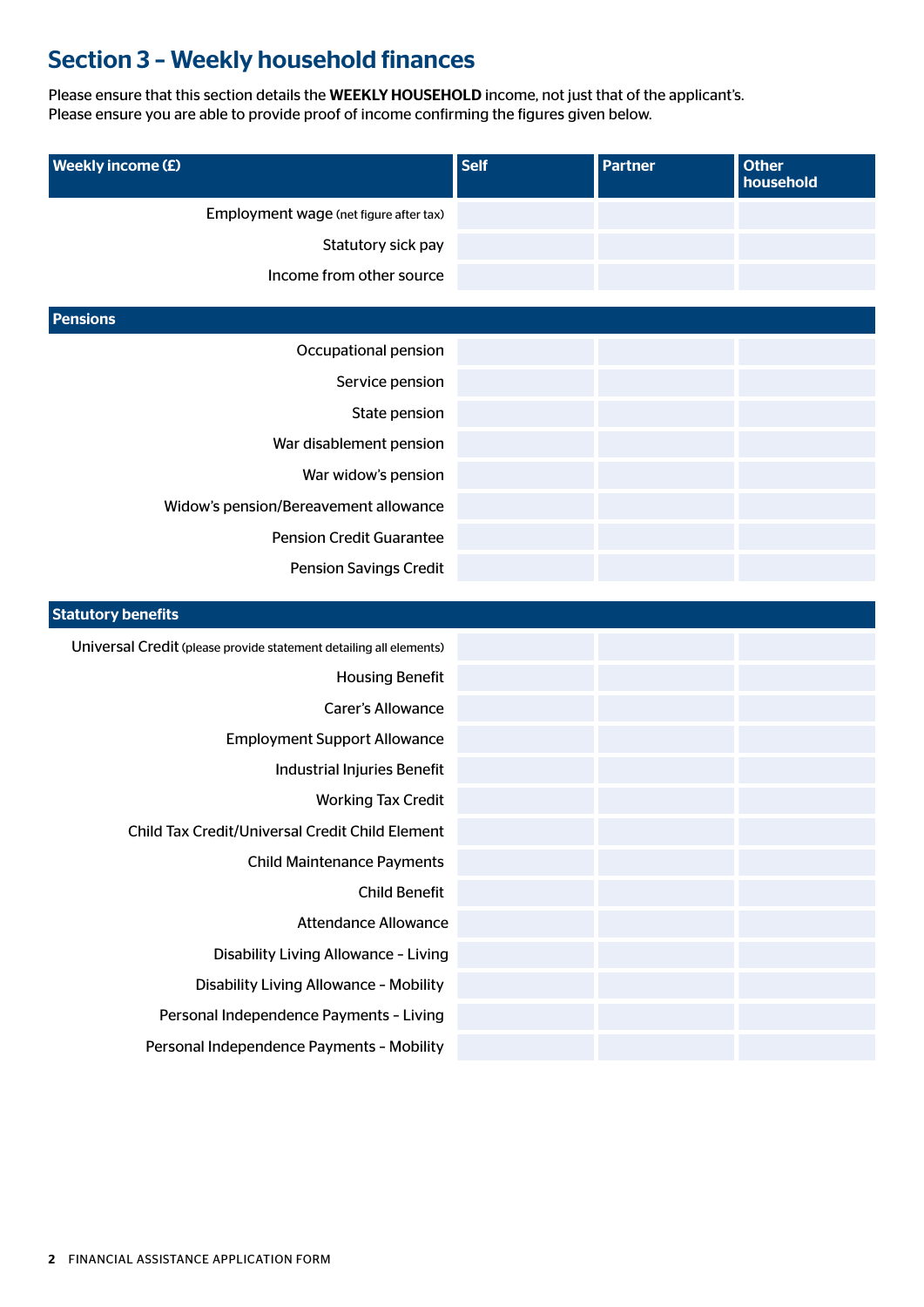| Weekly household expenditure (£)                  |                                  |  |
|---------------------------------------------------|----------------------------------|--|
| Mortgage or rent (combined if shared ownership)   | Car costs (MOT/running costs)    |  |
| * Council Tax (net any reduction)                 | Other travel costs               |  |
| Gas/Oil                                           | Child care                       |  |
| Electricity                                       | Home care/Domiciliary care costs |  |
| Water                                             | Debt repayment (total)           |  |
| Housekeeping                                      |                                  |  |
| * Do not enter if living in SFA - taken at source |                                  |  |
| Priority household debt (£)                       |                                  |  |
| Rent/Mortgage arrears                             | <b>Electricity arrears</b>       |  |
| <b>Council Tax arrears</b>                        | <b>TV Licence arrears</b>        |  |
| Gas/Oil arrears                                   | Magistrates fine arrears         |  |
|                                                   |                                  |  |
| Household savings (£)                             |                                  |  |
| Total in current accounts                         | Shares/ISAs                      |  |
| Total in savings accounts                         | Other capital                    |  |
| <b>Premium Bonds</b>                              |                                  |  |

Bank details – please provide details of a UK bank account into which any grant can be paid. This account must be in the name of the applicant and these account details must be confirmed on the bank statement that supports this application:

| Account name      |           | Account number |  |
|-------------------|-----------|----------------|--|
| Account sort code | Bank name |                |  |

### Section 4 – Reason for application

Please explain to us the reason for your application and how you would like the RNBT to help. Please include information about the current state of health in your household, let us know about any injury or illness. Please also include details regarding your employment (if applicable) and how your current circumstances came about. If you are asking for the purchase of an item, please detail this and supply a quotation along with the application. Please note that this application is designed for one-off temporary support. For ongoing issues, we will forward your case to a caseworking organisation (either SSAFA or The Royal British Legion) who will work with you to resolve the issue and help you access support.

#### 1. Immediate circumstances – please tell us about your current circumstances, how they came about and how we can help you:

Do you know the value of the assistance you are seeking? If so, please enter here  $(E)$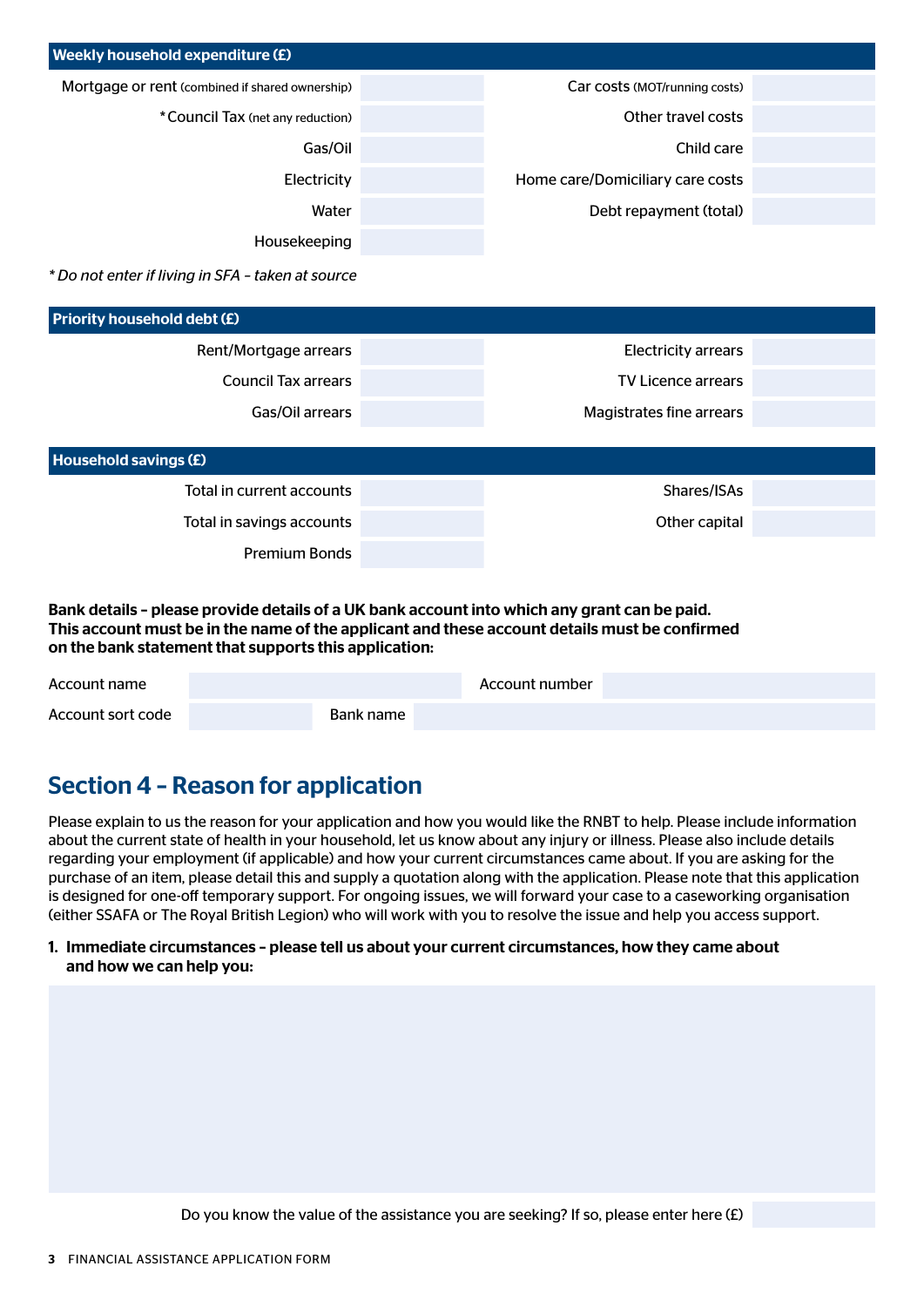2. Health – please tell us about your current state of health and that of those in your household, and how this may be affected by or affecting your current circumstances:

3. Environment and resources – please tell us about your housing situation, employment situation, and other resources available to support you:

4. Other Information – is there any other information relevant to your circumstances that you feel we should know?

Application checklist – it is important to provide us with supporting documents to enable us to process your application. The documents we can accept are listed below. If you do not have proof of RN or RM service relating to the person named in section 2, we will send you a separate form so we can undertake a basic service check with the RN. Please note that these checks can take up to a month to complete and are outside the control of RNBT.

| <b>Proof of ID</b> |  |
|--------------------|--|
|--------------------|--|

(This can be any form of official government issued photo ID (e.g. Driving Licence, Passport, Bus Pass)

Universal Credit statement/Benefits letter/Wage slip Proof of Service Quotation/Evidence of priority debt/Invoice (if seeking support with living costs this is not required)

One month's bank statement

(must be dated within the last three months and clearly show account name, number and sort code)

IMPORTANT – Please mark all supporting documents with the name of the applicant and attach them, along with this application, to an email and send it to rnbt@rnbt.org.uk. To help us identify your application please type FORM B APPLICATION and your NAME in the subject line of the email.

#### We are not responsible for the security of any emails you send to us while they are in transit.

We recommend that you encrypt your email. If you password protect your application form and supporting documents, you will need to send us a separate email containing the password(s), otherwise we will not be able to access the documents and process your application.